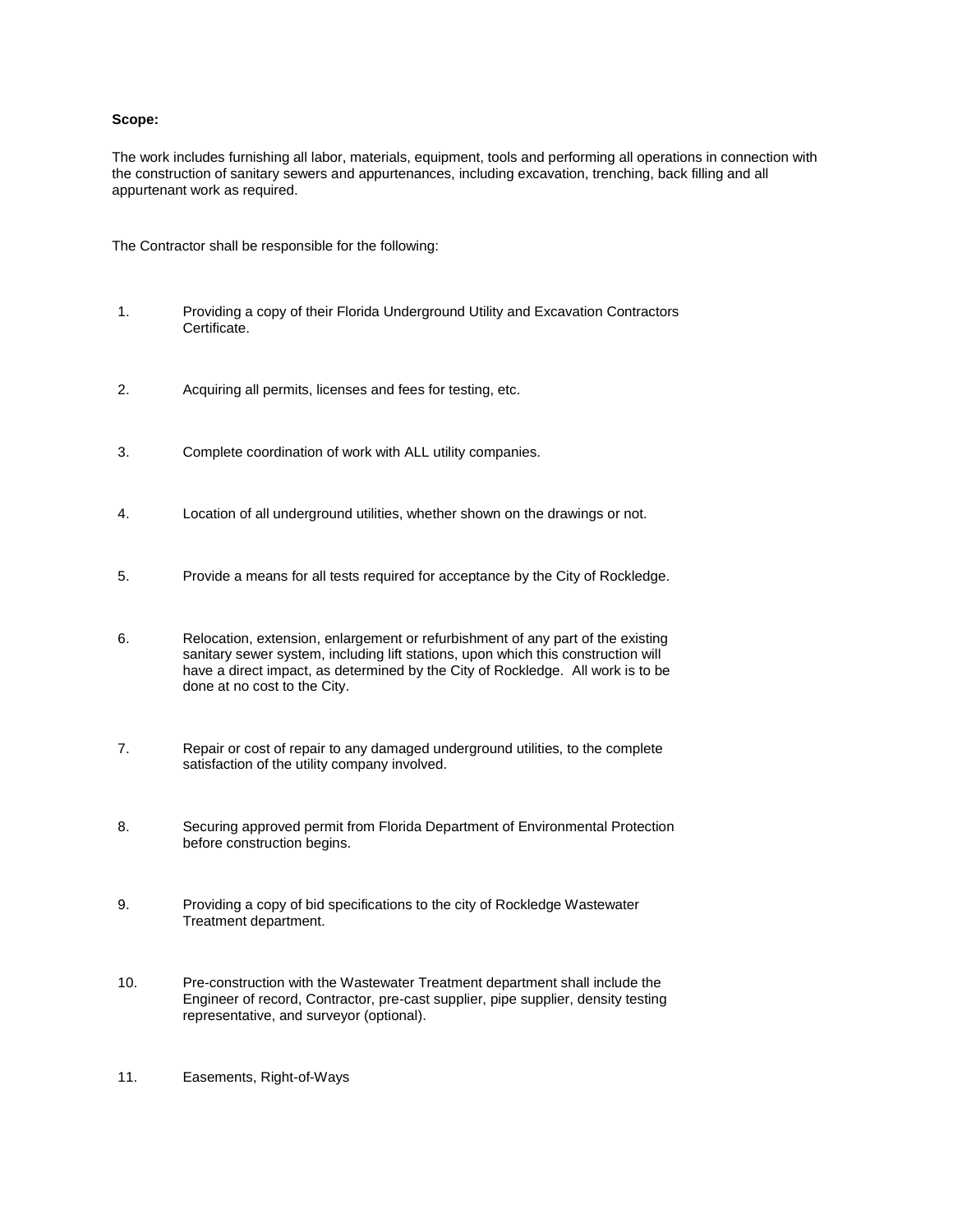12. Benchmark – A permanent benchmark shall be established for the project.

### **Materials:**

The Contractor shall furnish al new materials of the size and kind shown on the shop drawings and/or approved manufacture specifications, which shall meet the following specifications or requirements. If any of the material is not specified on the shop drawings, the Contractor may use any of the types listed in these Specifications.

### **A. Polyvinyl Chloride Pipe (Gravity):**

- 1. Plastic gravity sewer pipe and fittings shall be polyvinyl chloride (VC) and conform to the requirements of ASTM Designation D-3034, Type PSM, SDR-35.
- 2. Elastomeric gasket joints shall conform to ASTM Designation F-477.
- 3. PVC pipefittings and pipe shall be manufactured by the same company or other approved by the Wastewater Treatment department.

#### **B. Ductile Iron Pipe:**

- 1. Ductile iron pipe meeting the following specifications shall be used by the contractor at all locations specified on the drawings or required in the field.
- 2. Ductile iron pipe shall conform to ANSI Standard A21.51, using 60,000 psi minimum ultimate strength, 42000 psi minimum yield strength and 10% minimum elongation metal.
- 3. All ductile iron pipe and fitting shall be epoxy lined.

## **C. Miscellaneous Concrete:**

- 1. Class A concrete shall be used for cradles and the construction of the manhole bases.
- 2. Class A concrete shall be used for encasement of the pipe in the cradle and encasement of the lines of the drop connection for drop manholes.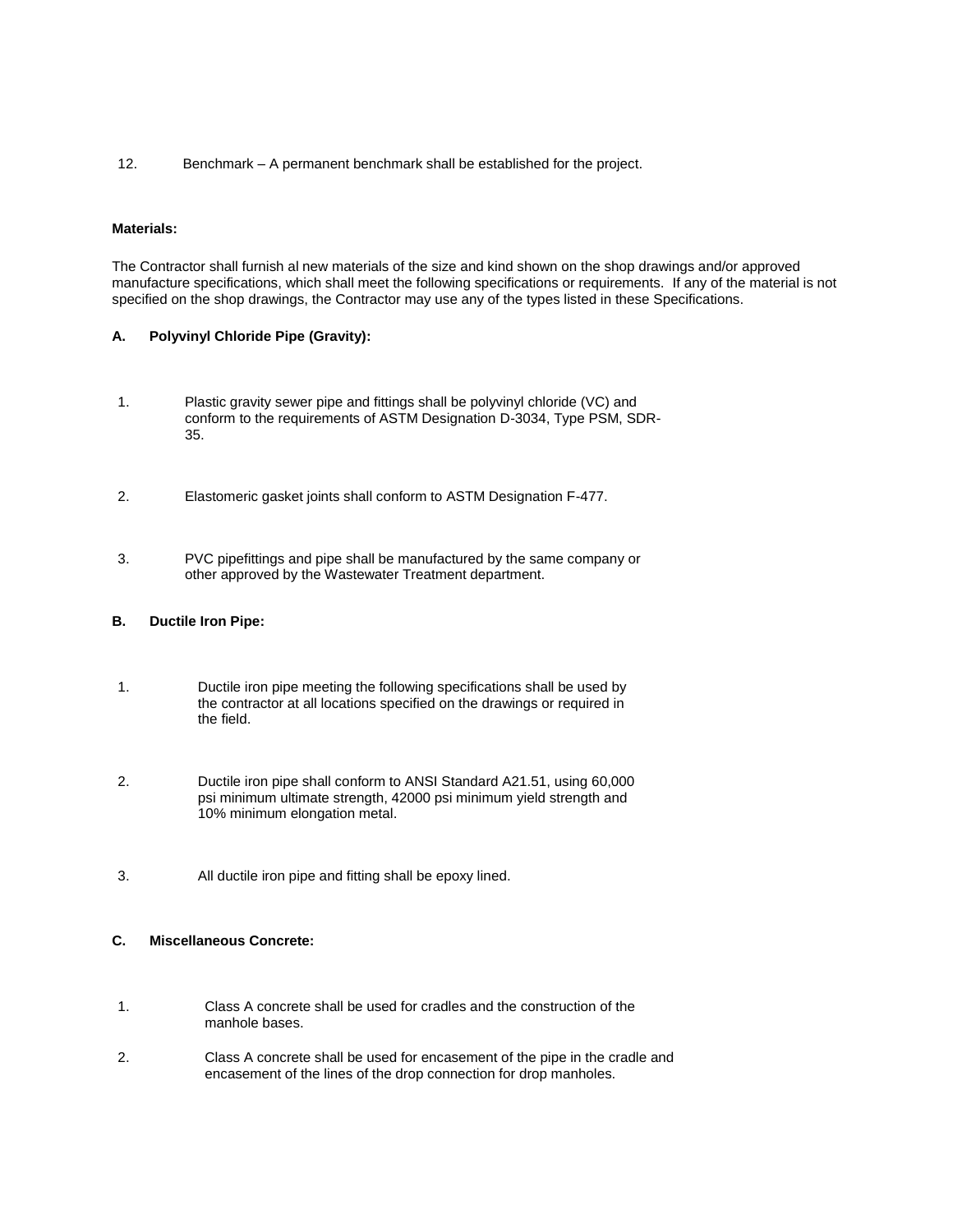## **D. Clay Brick:**

1. Clay Brick shall comply with the latest ASTM C32, Grade SM hard brick, except that the mean of five (5) tests for absorption shall not exceed 8% by weight. The Contractor shall submit at least five (5) bricks of the type he proposes to use in this construction for approval by the City.

## **E. Concrete Brick:**

1. Concrete brick shall conform to ASTM C139.

### **F. Manhole Frames and Cover**s:

- 1. Manhole frames and covers shall be gray cast iron ASTM-A48-Class 35, free from cracks, holes and cold shuts, and shall conform to US Foundry #225-AS-ORS. Frames and covers shall conform to details shown on the drawings.
- 2. Bearing surfaces shall be machines to provide even bearing surfaces or shall have a non-rocking feature.
- 3. Shall be marked City of Rockledge Sanitary Sewer.

### **Construction:**

- **A. Location and Grade of Sewers:**
- 1. The line, grade and profile of the sewer, as well as the location of manholes, services and all other appurtenances shall be shown on the drawings.

### 2. Slopes:

All sewers shall be so designed and constructed to give mean velocities, when flowing full, of not less than 2.0 feet per second, based on Klutter's formula using an "n" value of 0.013. Use of the other practical "n" values may be permitted by the plan-reviewing agency if deemed justifiable on the basis of research or field data presented. The following are the minimum slopes which should be provided.

| <b>Sewer Size</b> | Minimum slope in Feet Per 100 Feet |
|-------------------|------------------------------------|
| 8 inch            | $0.40 (+) (-) .03$ per plans       |
| 10 inch           | $0.28 (+) (-) .03$ per plans       |
| 12 inch           | $0.22 (+) (-) .03$ per plans       |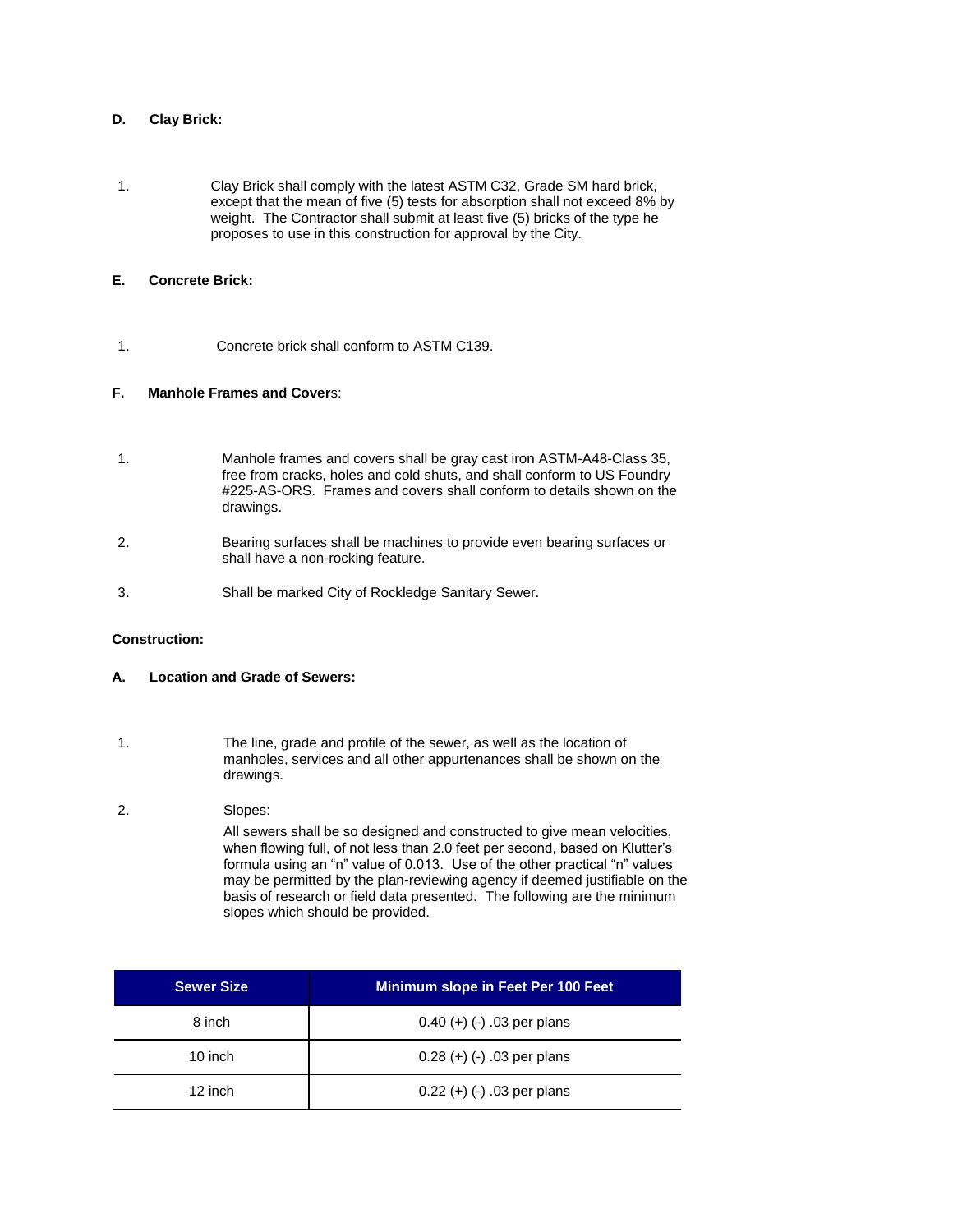| 14 inch | $0.17 (+) (-) .03$ per plans |
|---------|------------------------------|
|         |                              |

2. All gravity sewer lines shall be installed in the pavement. Manholes are to be in the pavement at least 4' from any curb line.

#### **B. Material Handling:**

1. Every precaution shall be taken to prevent injury to pipe and piping materials during transportation and delivery to the work site. Under no condition shall pipe be dropped, bumped or dragged. When handling the pipe with a crane, a suitable pipe hook or rope sling around the pipe shall be used. The crane shall be so placed that all lifting is done in a vertical plane. Under no condition shall the sling be allowed to pass through the pipe, unless adequate measures have been taken to prevent damage to the ends and interior coating.

- 2. If, in the process of transportation, unloading or handling, any pipe or fitting is damaged, it shall be rejected and immediately removed from the site.
- 3. Pipe fittings and special material shall be stored in a manner which will assure the protection of the material from damage and to keep it clean.

#### **C. Trench Excavation:**

1. Sewer trenches shall not be opened in advance of the laying of the sewer pipe for a distance greater than that required to install the sewer pipe. In no case shall the open trench ahead of the sewer pipe exceed 75 feet. The total length of sewer trench open at any time shall not exceed 300 feet.

#### **D. Control of Water**

- 1. The Contractor shall furnish, install and operate all necessary machinery, appliances and equipment to keep the excavations free from water during construction. Contractor shall dewater and dispose of the water so as not to cause injury to public or private property or cause a nuisance or a menace to the public and meet all State and local requirements. The contractor shall at all times have on hand sufficient pumping equipment. The dewatering systems shall not be shut down between shifts, on holidays or weekends, or during any work stoppages.
- 2. The control of ground water shall be such that softening of the bottom of excavations or formations of "quick" conditions or "boils" shall be prevented. Dewatering systems shall be designed and operated so as to prevent the removal of natural soils.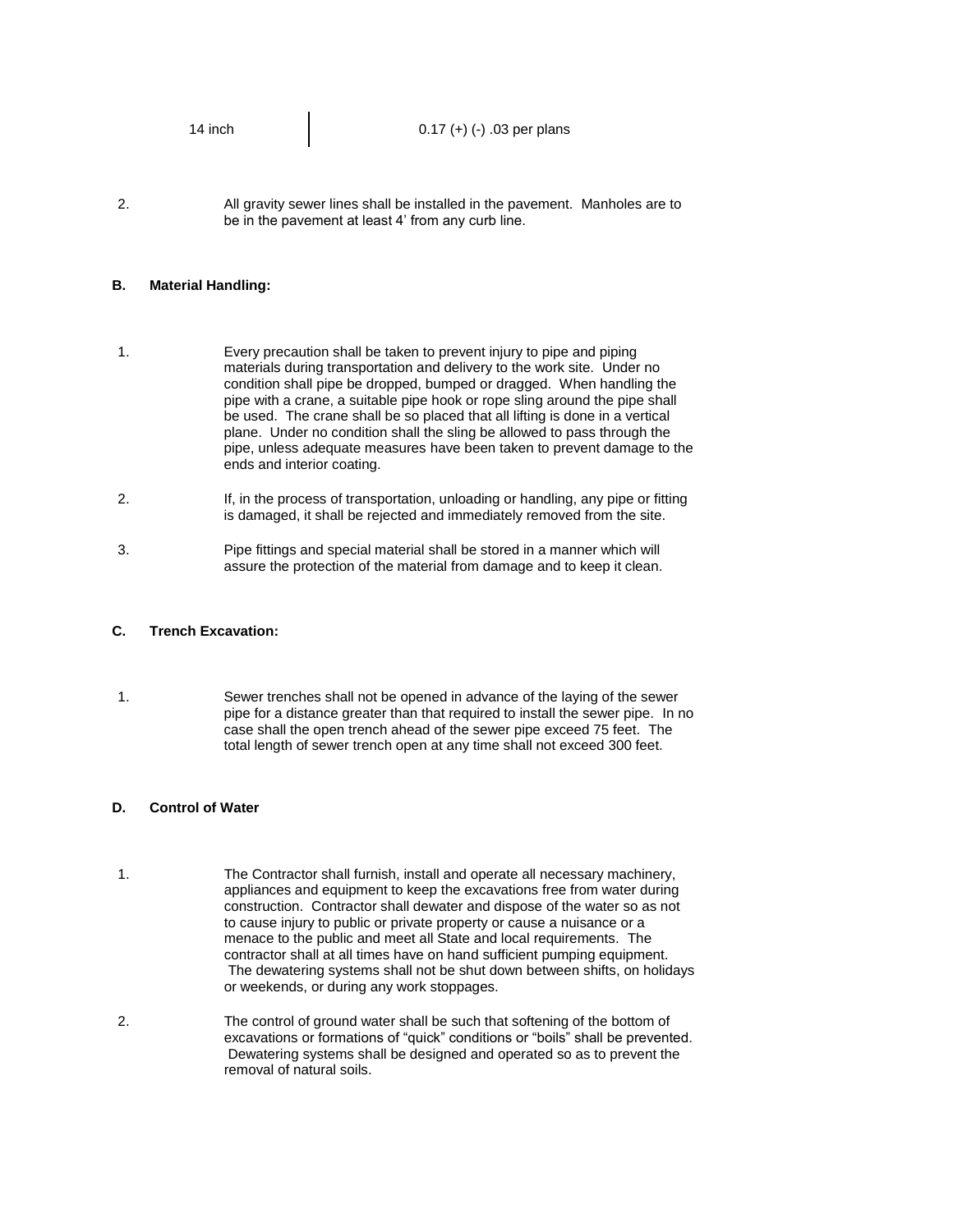3. The static water level shall be drawn down below the bottom of the excavation so as to maintain the undisturbed state of the required density. The dewatering system shall be installed and operated so that the ground water level outside the excavation is not reduced to the extent that would damage or endanger adjacent structures or property.

## **E. Pipe Laying and Jointing:**

- 1. Pipe laying shall proceed upgrade, with the spigot ends of the pipe pointing in the direction of flow. Each pipe shall be laid true to line and grade so as to form a close concentric joint with the adjoining pipe, preventing offsets in the flow line.
- 2. Pipe shall be laid either on a prepared bed of undisturbed earth in the bottom of the trench, shaped as required to fit the pipe, or upon a layer of properly placed bedding material. The requirements for pipe bedding vary with the type of pipe to be installed and these requirements are set forth in other applicable paragraphs or on the drawings.
- 3. As the work progresses, the interior of the pipe shall be cleaned of all dirt and superfluous materials. Where cleaning of the pipe after laying is difficult because of small pipe diameter, the Contractor shall keep a suitable swab or rag in the pipe and shall pull the swab forward past each joint after the joining operation. Pipe ends shall be carefully cleaned prior to joining.
- 4. All pipe shall be joined in a workman like manner and in accordance with the manufacturer's instruction.

### **F. Pipe Location Tape:**

- 1. During the backfilling operation, pipe location tape shall be placed directly above and parallel to the buried pipeline. The tape shall be placed with printed side up and at a maximum depth of two foot (2') below finished.
- 2. The tape shall be Terra Tape "D: as manufactured by Griffolyn Co., Houston, Texas consisting of three inch (3") wide plastic and metallic foil for detection by pipeline locating equipment. The tape shall bear the imprint "Caution-Buried Sewer Line Below".

### **G. Unsuitable Material Below Pipe Grade:**

<sup>1.</sup> Wherever excavation of the trench exposes peat, soft clay, quicksand of other unstable material in the bottom of the trench; which in the opinion of the City if unsuitable foundation upon which to lay or support pipe, backfill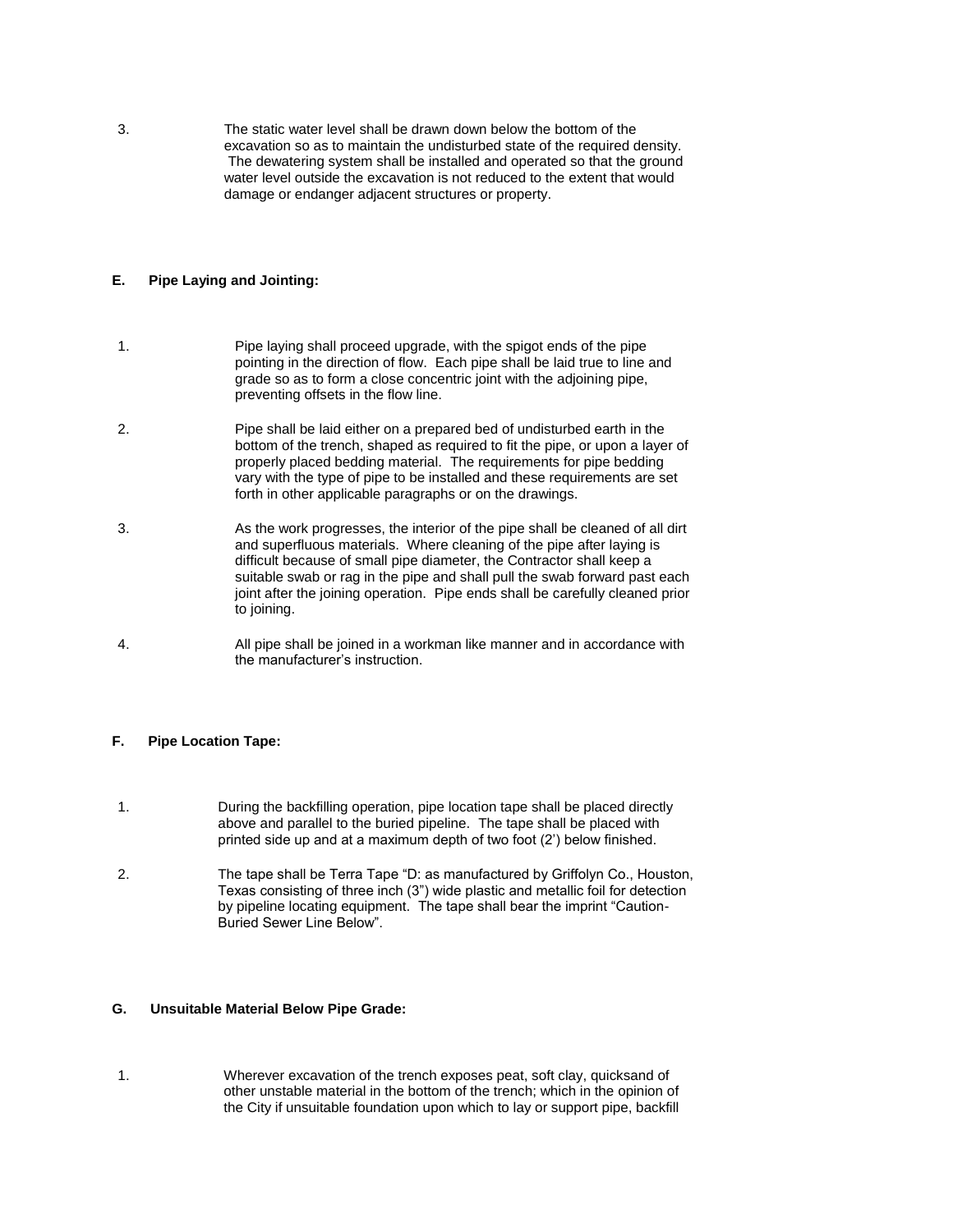or expected superimposed loads; such materials shall be removed to a depth necessary to reach material having adequate bearing capacity, at a width at least equal to the width of the trench, and backfilled to pipe grade depth using Type B back fill or bedding material to provide a stable foundation.

2. Type B material shall be a select granular material free from organic matter and of such size and gradation that the desired compaction can be readily attained. When tested in accordance with ASTM D422, it shall conform to the following requirements:

a) Maximum size shall not exceed three inches (3")

b) At least 95% shall pass the 1" sieve and not more than 10% shall pass the #300 sieve

- c) The co-efficient of uniformity shall be six (6) or greater
- d) The material shall have a sand equivalent of 35% or greater

### **Manholes:**

Manholes; including drop manholes, standard manholes, special manholes and cleanouts; shall be constructed in accordance with the details shown on the drawings and applicable sections of these Specifications. Approved manhole adapters shall be used in all manhole connection when PVC pipe is used. Interior drops in manholes are not allowed.

### **A. Precast Manholes:**

 $\mathbf{r}$ 

| 1. | Precast, reinforced concrete manholes shall be as shown on the drawings<br>and shall conform to ASTM (C478.                                                                                                                                                                                                                                                                                                                                                                                                                                                                                                                                                     |
|----|-----------------------------------------------------------------------------------------------------------------------------------------------------------------------------------------------------------------------------------------------------------------------------------------------------------------------------------------------------------------------------------------------------------------------------------------------------------------------------------------------------------------------------------------------------------------------------------------------------------------------------------------------------------------|
| 2. | Precast manholes must have a minimum of eight-inch (8") walls and bases.                                                                                                                                                                                                                                                                                                                                                                                                                                                                                                                                                                                        |
| 3. | Manholes shall consist of a base unit, riser units with necessary openings for<br>sewer pipe and concentric cones, and manhole frame and cover. The base<br>unit shall consist of a monolithically poured eight-inch (8") base and bottom<br>ring section. Ramneck joint compound, or its equal, shall be used between<br>riser units.                                                                                                                                                                                                                                                                                                                          |
| 4. | The top of the cone shall be set between five and one-half inches (5 $\frac{1}{2}$ ) and<br>fourteen and one-half inches (14 $\frac{1}{2}$ ) below the bottom of the manhole cover<br>frame. It is the intent of these Specifications to provide a minimum of two<br>and one-half inches $(2 \frac{1}{2})$ to accommodate future grade changes without<br>disturbing the manhole. Where the distance between the bottom of the<br>manhole cover frame and the tope of the cone is greater than fourteen and<br>one-half inches (14 $\frac{1}{2}$ "), twelve-in (12") riser units shall be used to bring the<br>tope of the cone to within the limits specified. |
| 5. | All holes for pipe are to be recast or cored, and have a flexible pipe to<br>manhole connector that provides a watertight joint that meets or exceeds<br>ASTM-C923 specifications.                                                                                                                                                                                                                                                                                                                                                                                                                                                                              |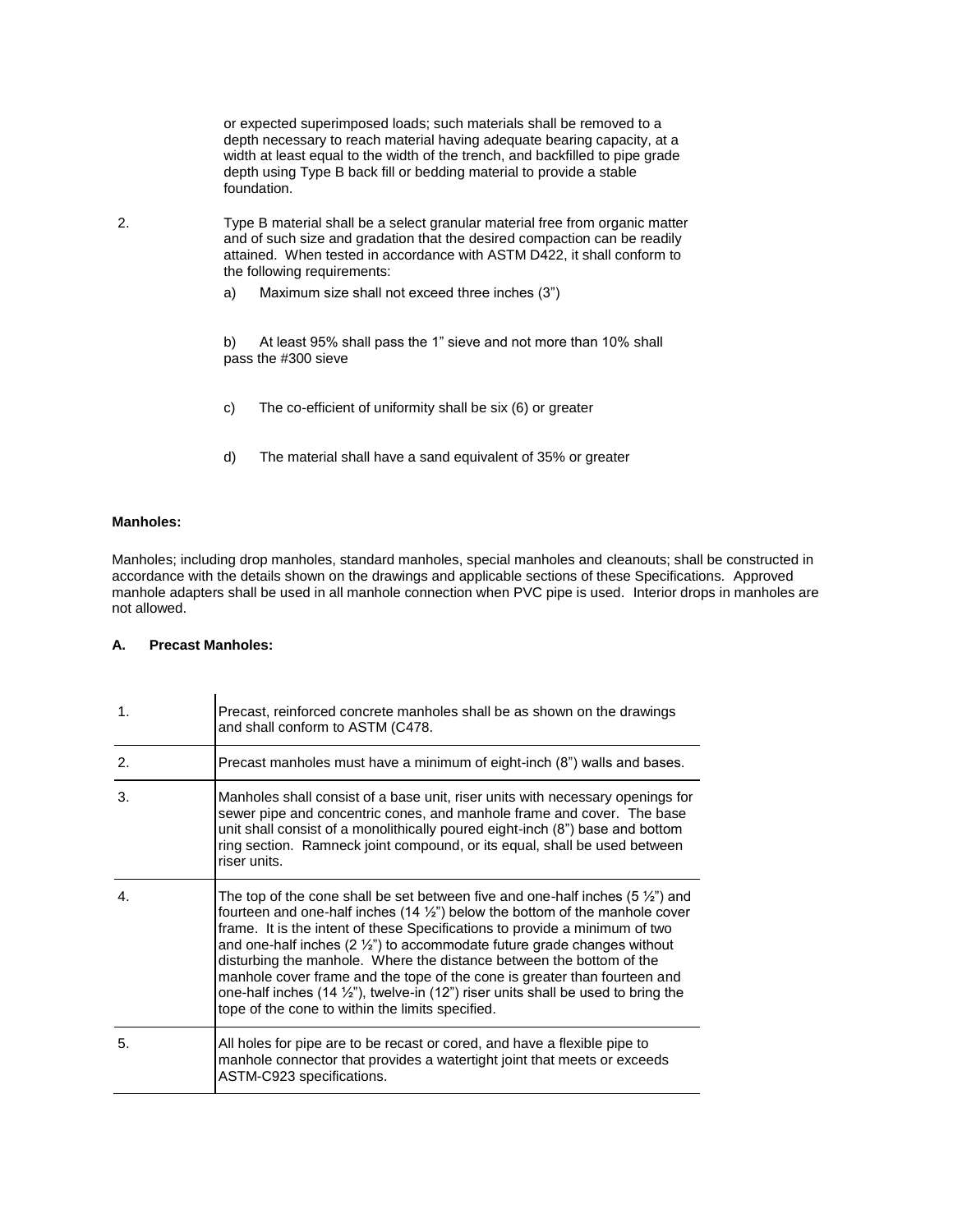| 6.  | Manhole frames shall be centered over the barrel opening, raised and tilted<br>as necessary to meet the roadway or finish grade by the use of brick shims<br>and set in a full bed of mortar. Any manhole cover, which rocks in its frame<br>upon installation, will not be accepted.                                                                                                                                                                                                 |
|-----|---------------------------------------------------------------------------------------------------------------------------------------------------------------------------------------------------------------------------------------------------------------------------------------------------------------------------------------------------------------------------------------------------------------------------------------------------------------------------------------|
| 7.  | For manholes located in pavement, the frame and cover shall be US Foundry<br>Drawing @225-AS-ORS or approved equal and shall meet finish grade and<br>shall consist of castings with a duty rating sufficient to safely withstand the<br>pavement design loads.                                                                                                                                                                                                                       |
| 8.  | For manholes located other than in the paved roadway, frame and cover<br>shall be as specified above and meet the finish grade or shall have an<br>elevation that prevents infiltration through the cover. Any manhole found to<br>be subject to such infiltration shall be raised.                                                                                                                                                                                                   |
| 9.  | Flow through the manholes shall be continuous. Invert channels shall be<br>constructed smooth and semicircular in shape, conforming to the inside of<br>the adjacent sewer section.                                                                                                                                                                                                                                                                                                   |
|     | Changes in direction of flow shall be made in a smooth curve, with as large a<br>radius as possible. Change in size and grade of channels shall be made<br>gradually and evenly.                                                                                                                                                                                                                                                                                                      |
| 10. | Invert channels shall be formed by one of the following methods:<br>Formed directly into poured concrete manhole base.<br>a)                                                                                                                                                                                                                                                                                                                                                          |
|     | b)<br>Built up with brick or mortar.                                                                                                                                                                                                                                                                                                                                                                                                                                                  |
| 11. | Free drop in manholes from inlet invert to top of floor (bench) shall not<br>exceed two feet (2"). Standard drop manholes shall be constructed<br>wherever free drop exceeds two feet (2").                                                                                                                                                                                                                                                                                           |
| 12. | All manholes shall have a minimum of two (2) coats of epoxy paint (first coat<br>shall be coal tar epoxy), with at least one (1) coat applied in the field. No<br>virgin concrete shall be exposed. All manholes subject to excessive action<br>shall have two (2) coats of epoxy resin on the inside, prior to painting. All<br>seams, joints, and irregular shapes shall be cemented prior to the field coat<br>being applied. Invert channels and bench shall have the field coat. |
| 13. | Minimum diameter of manholes shall be four feet (4").                                                                                                                                                                                                                                                                                                                                                                                                                                 |
| 14. | Maximum distance between manholes shall be 400 feet.                                                                                                                                                                                                                                                                                                                                                                                                                                  |

# **Fiberglass Manholes:**

## **GENERAL:**

Fiberglass reinforced polyester manhole shall be manufactured from commercial grade polyester resin or other suitable polyester or vinyl ester resins, with fiberglass reinforcements. Manholes shall be a one-piece unit manufactured to meet or exceed all specifications of A.S.T.M. D-3753 latest edition.

A. Manway Reducer: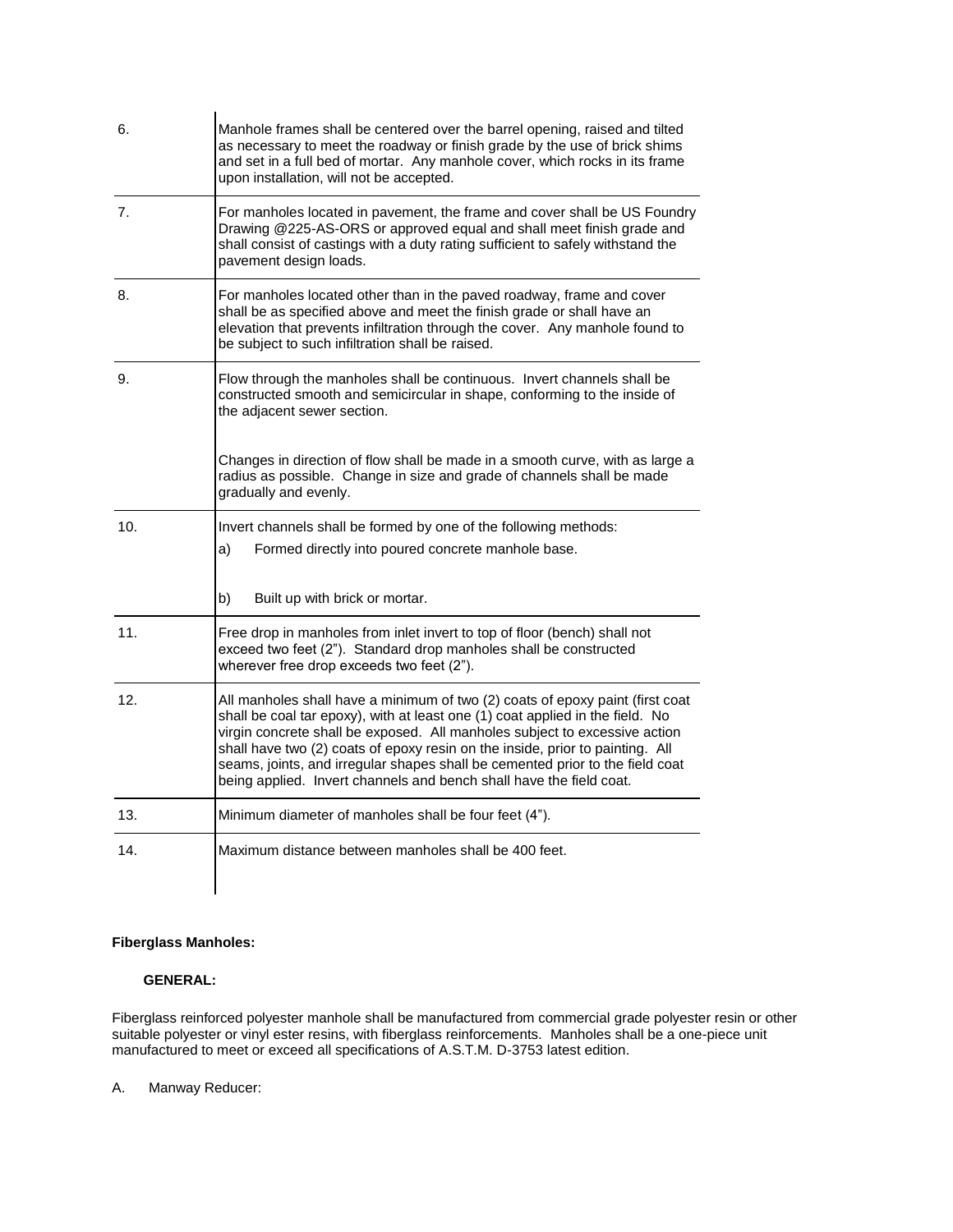Manway reducers will be concentric with respect to the larger portion of the manhole diameters through 60 inches. Larger manholes may have concentric or eccentric Manway reducer openings.

B. Cover and Ring Support

The manhole shall provide an area from which a grade ring or brick can be installed to accept a typical metal ring and cover with the strength to support a traffic load without damage to the manhole.

C. Certification:

1. As a basis of acceptance, the manufacturer shall provide an independent certification which consists of a copy of the manufacturer's test report and accompanied by a copy of the test results that the manhole has been sampled, tested, and inspected in accordance with the provisions of this specification and meets all requirements.

D. Backfill Procedure:

1. Backfill shall be placed in layers of not more than 12 loose measure inches and mechanically tamped to 98% Standard Proctor Density, unless otherwise approved by Engineer. Flooding will not be permitted. Backfill shall be placed in such a manner as to prevent any wedging action against the fiberglass manhole structure.

### **Fiberglass Manhole Liner:**

GENERAL:

Fiberglass reinforced polyester manhole liner shall be manufactured from commercial grade polyester resin or vinyl resins, with fiberglass reinforcements. The resin system shall be suitable for atmospheres containing hydrogen sulphide and dilute sulfuric acid as well as other gases associated with the wastewater collection systems. The manhole liner shall be a one-piece unit manufactured to meet or exceed all specifications of A.S.T.M. D-3753 latest edition.

A. Cover and Ring Support:

1. The manhole liner shall provide an area for which grade rings or brick can be installed to accept a typical metal ring and cover and have the strength to support a traffic load without damage to the manhole liner.

B. Certification

1. As a basis of acceptance, the manufacturer shall provide an independent certification which consist of a copy of the manufacturer's test report and accompanied by a copy of the test results stating that the manufacturer's fiberglass manhole has been sampled, tested, and inspected in accordance with the provisions of this specification and meets all requirements.

C. Backfill Material:

1. Unless shown otherwise on drawings and approved by the Engineer, concrete grout shall be used for backfill between the old manhole and the new fiberglass manhole liner. The backfill around the excavated reducer section shall be stabilized sand or crushed stone. The material chosen shall be free of large lumps or clods, which will not readily break down under compaction. This material will be subject to approval by Engineer.

#### **SERVICE CONNECTIONS;**

The contractor shall construct new sewer service lines in accordance with the details shown on the drawings. Pipeline constructions shall conform to the requirements of Construction in these Specifications.

A. Service Lines and Wye Brances: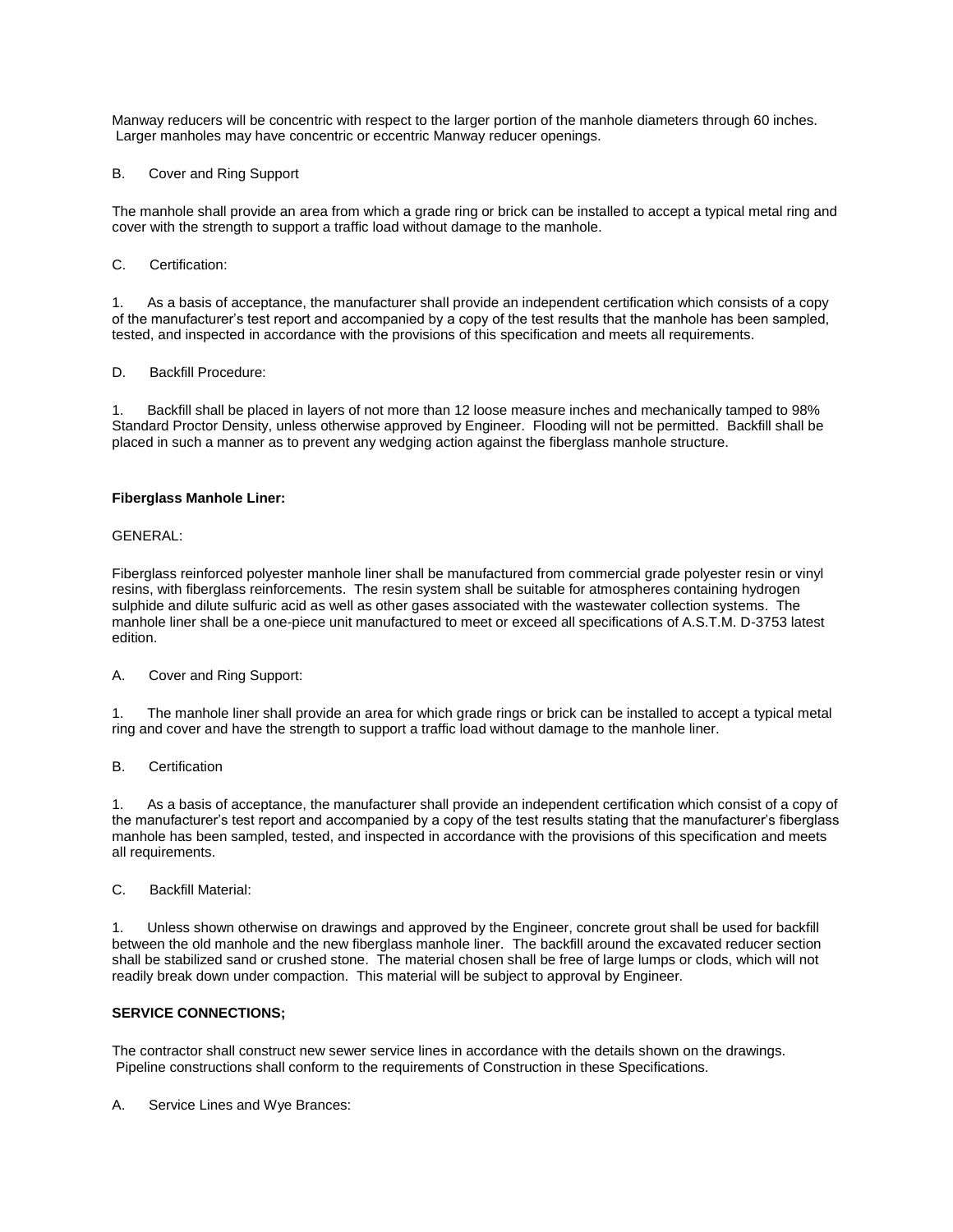- 1. The Contractor shall install commercially manufactured wye branches appropriate and compatible to the materials used in the street sewer (lateral or trunk lines). Where the house service piping is of a different material than the street sewer, the fittings and transition pieces shall be specially designed for the connections of the different materials and shall meet with the approval of the City of Rockledge Wastewater Treatment department. The type and locations of sewer service connecting lines may be tentatively shown on the drawings.
- 2. The Contractor shall serve two (2) properties whenever possible with a six-inch  $(6")$  lateral and a six-inch by four-inch  $(6" \times 4")$ double wye. All laterals shall be brought to the property line. When there are sidewalks, the sanitary sewer wyes shall be extended past the sidewalk on the property owner's side. All laterals shall be a minimum of three feet (3") and a maximum of four feet (4') in depth, determined from the crown of the proposed finished road elevation, and no more than 50 feet from the trunk line.
- 3. All service lines shall be stubbed out of the wye with 4" SDR-3034 PVC and brought two feet (2') or greater above the crown of the road, with glued permanent caps. The purpose of the stub-out is to facilitate the location of the service wye by the plumber. Connection to the City's sewer service lateral is to be made at the h" x 4" wye, NOT the stub-out 90 turns are not acceptable.
- 4. Where wye branch service connections or plugged wyes cannot be used due to the depth, the Contractor shall furnish all materials and construct risers or chimneys as shown on the drawings. When connecting pipe cannot be adequately supported on undistributed earth, it shall be supported on a concrete cradle.
- 5. The Engineer shall provide three (3) SEALED copies of AS-BUILTS to the City of Rockledge Wastewater Treatment department prior to receiving final inspection which shall include 3 sealed copies of the final plat.
- 6. The Engineer shall maintain an as-build of the actual sewer service locations and record these service lines and wyes on the final asbuilts to be submitted. The as-builts shall include the location of the wye branch and the end of the sewer service, referenced to the next downstream manhole of each run, and the offset of the end of the service, referenced from the centerline of the main sewage pipe, as well as the depth at the end of the service. The end of the service pipe shall be marked with a metallic tape reflector fastened to the end of the pipe.
- 7. Surveyed front lot corners (staked) by a registered Surveyor shall be accomplished prior to final inspection.

### **Water Main and Storm Drain Crossings:**

A. Water Mains: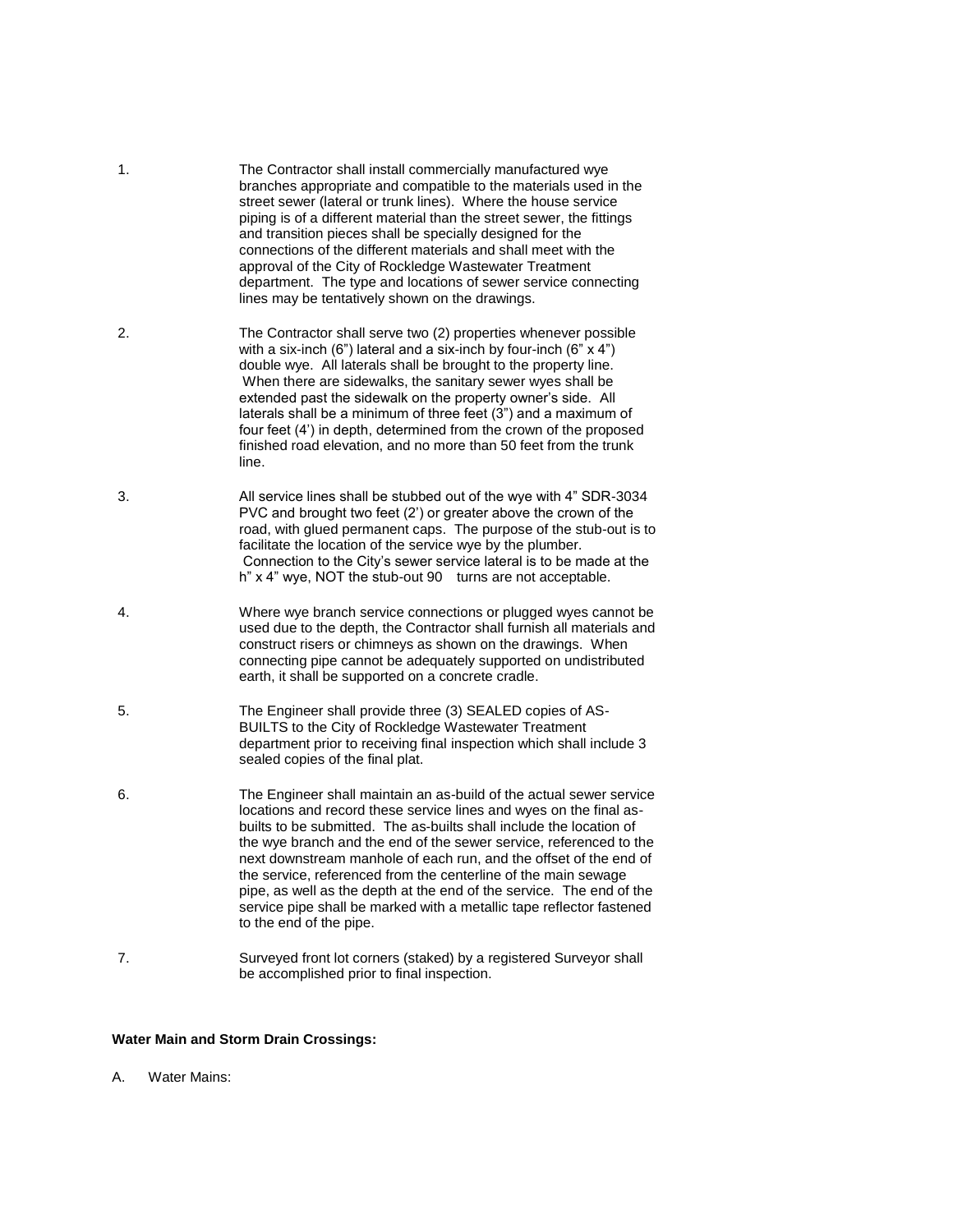1. In all cases where sewer mains cross water mains with a minimum of less than 18 inches of clear distance between the top of the sewer and the bottom of the water main, the sewer shall be ductile iron pipe for a distance of ten feet (10') on either side of the point of crossing.

B. Storm Drains:

1. In all cases where sewer mains cross storm drains with a minimum of less than 18 inches of clear distance between the top of the sewer and the bottom of the storm drain, the sewer shall be either ductile iron pipe of concrete-encased PVC pipe for a distance of ten feet (10') on either side of the point of crossing.

Field Testing of Sewers:

- A. Closed Circuit Television Inspection:
- 1. All sewer main lines and Lateral services shall be inspected between manholes by a closed-circuit television camera especially designed for and adapted to this purpose. The Contractor shall employ a reputable testing agency for this inspection, which shall be subject to the City's approval. The City will provide a representative to be present to view the screen when the inspection is in progress during normal working hours. The Contractor shall provide suitable methods of measuring and locating defects found in the lines and shall enter such data in a log.
- 2. Lateral service lines will be inspected by closed-circuit television camera after other utilities have been installed; gas, power, cable, and phone.
- 3. Lines found defective shall be corrected as directed by the City and the repaired lines shall be reinspected with the television camera until found acceptable.
- 4. Television inspection shall be required upon completion of the sewer and prior to the capping of the road.
- 5. A copy of the television inspection tapes shall be provided to the City.
- 6. "0" infiltration from any line or manhole shall be the norm.
- 7. Pressure or vacuum test may be required at the discretion of the City.

#### **Backfill:**

Backfilling of utility trenches will not be allowed until the work has been approved by the City, pressure-tested if required, and the City indicates that backfilling may proceed. Any work, which is covered or concealed without the knowledge and consent of the City, shall be uncovered or exposed for inspection at no cost to the City. Partial backfill may be made to restrain the pipe during pressure testing.

### **A. Backfill Material:**

1. Materials shall be non-cohesive, non-plastic material, free from all debris, lumps and clods. Backfill material placed within one foot (1') of piping and appurtenances shall not contain any stones or rocks larger than one inch (1") in diameter, for PVC pipe, or 2 inches (2") in diameter, for all other pipe.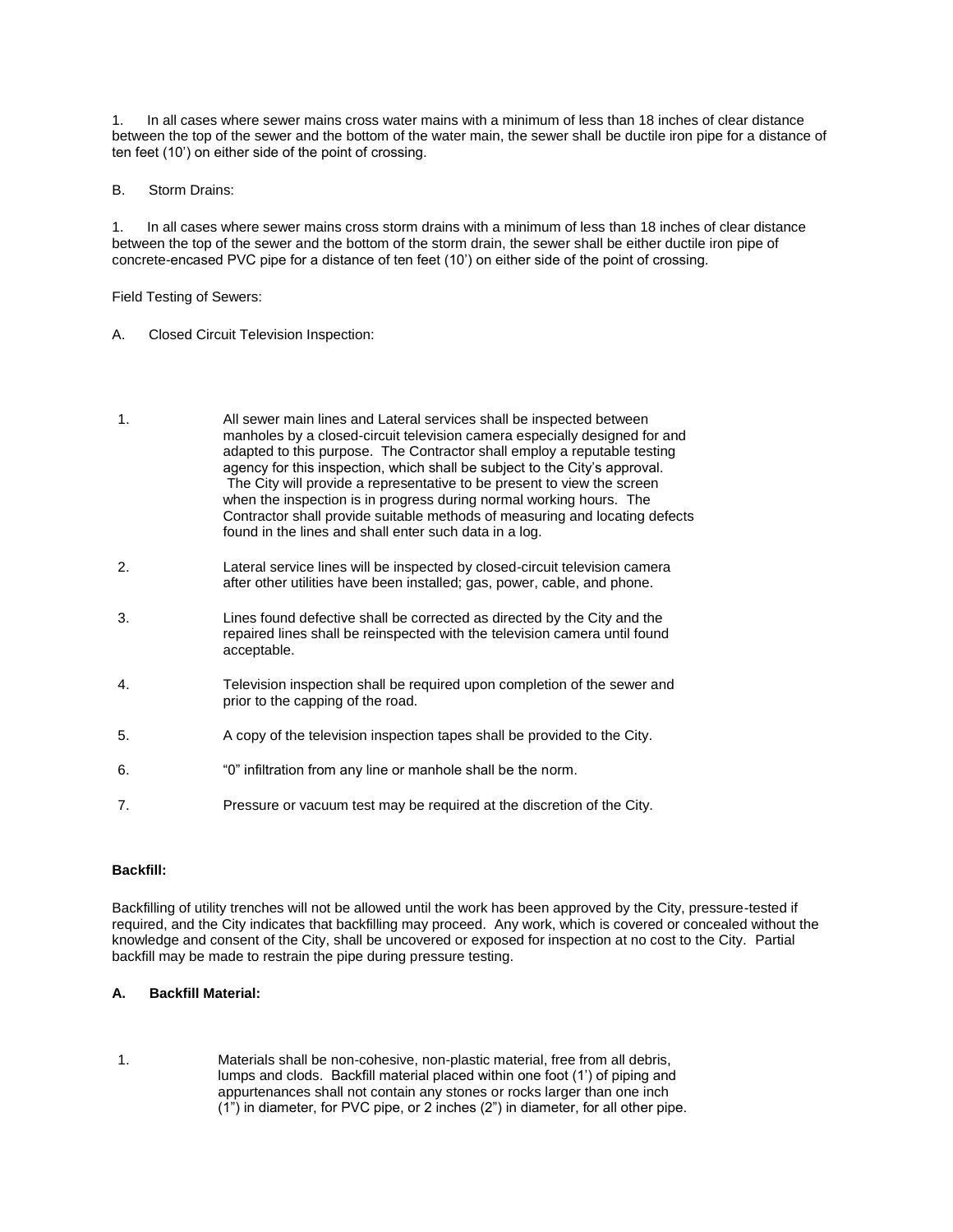No stones or rocks larger than six inches (6") in diameter will be permitted in any backfill.

- 2. Selected backfill material containing no stones or rocks larger than two inches (2") shall be placed in twelve-inch (12") layers and thoroughly tamped to a depth of 24 inches over the top of the pipe. Particular attention and care shall be exercised in obtaining thorough support for the branch of all service connection fittings. Care shall be taken to preserve the alignment and gradient of the installed pipe.
- 3. After the backfill has been placed to a level of 24 inches over the pipe, the remainder of the backfill shall be placed in layers, not to exceed twenty-four inches (24"), and compacted with mechanical vibrators or other suitable equipment to obtain a density of the backfilled material of not less than 98% of its maximum density using the T-180 method.
- 4. After selected backfill has been placed to a depth of 24 inches over the sewer pipe, backfilling shall proceed to a depth of 48 inches over the pipe by placing the backfill material in twenty-four inches (24") layers and thoroughly compacting it with mechanical vibrators. Backfill in this portion of the work shall be compacted to 98% of maximum density of the material using the T-180 method.
- 5. After the backfill has been placed to a level of 48 inches over the sewer pipe, the remainder of the backfill shall be placed in layers, not to exceed twentyfour inches (24"), and compacted with mechanical vibrators or other suitable equipment to obtain a density of the backfilled material of not less than 98% of its maximum density using the T-180 method.
- 6. Laboratory and field density test shall be performed by a reputable independent engineering firm on site to secure density test conducted at depts. Of every forty-eight inches (48"), and at distance of every one hundred feet (100') and twice at each manhole directly opposite of each other and within four feet (4') of the manhole. And at road grade prior to subgrade, and at all other locations requested by the City.
- 7. Trench backfill which does not comply with the specified densities, as indicated by such test, shall be reworked and recompacted, until the required compaction is secured, at no expense to the City.

## **Jack and Bores:**

A. Encasement Materials:

All casings shall conform to the applicable ASTMS and the following additional requirements.

- 1. Must be chemically compatible with any material it is to transport or otherwise contact.
- 2. All encasement pipes shall be new and of round, smooth wall, leak proof construction.
- 3. The use of casings with wrapped protective coverings will not be allowed.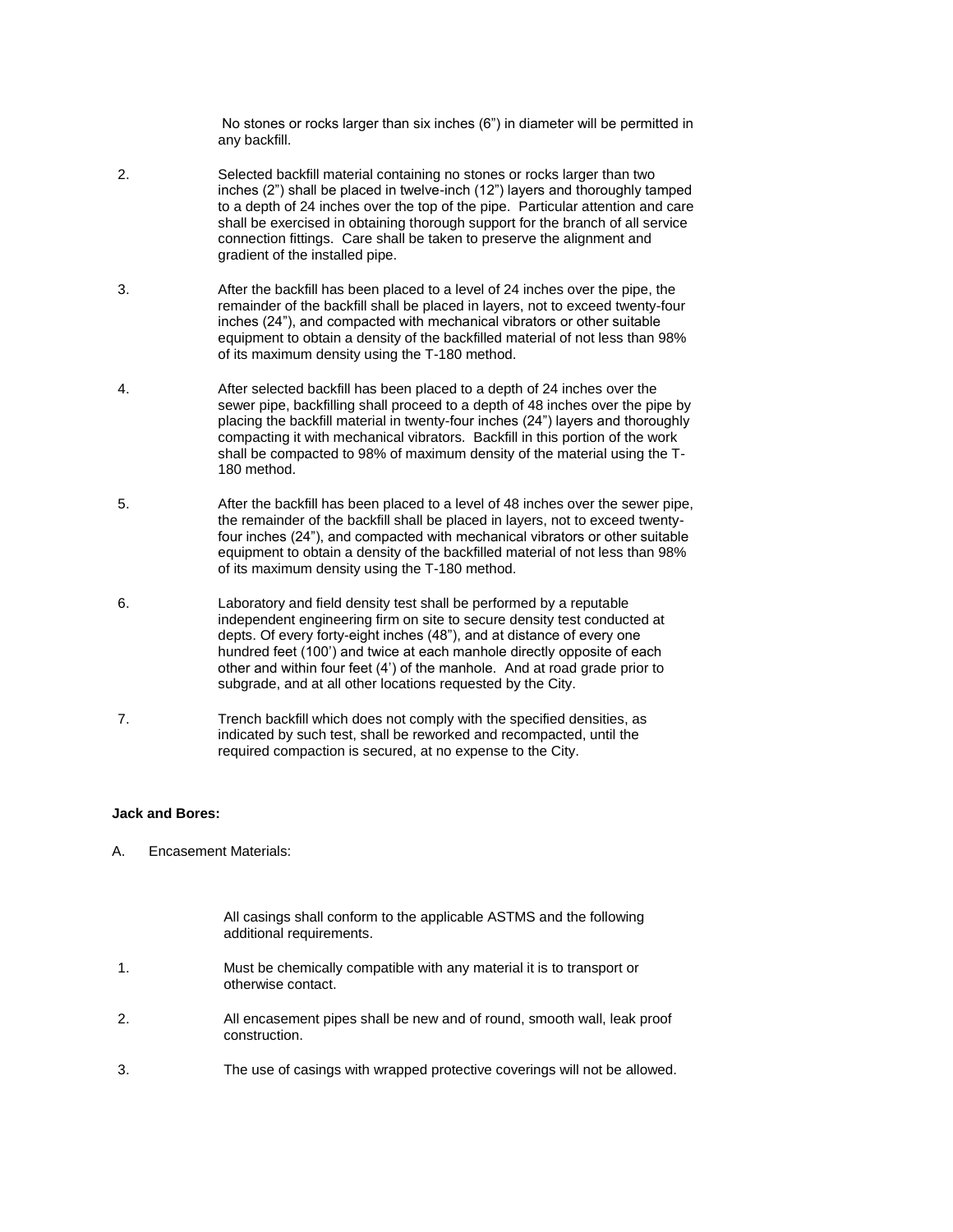### B. Joints and Couplings

## 1. Steel Pipes

| a) | Couplings shall be tight, tack welded, and sufficiently rigid to prevent |
|----|--------------------------------------------------------------------------|
|    | misalignment during driving or pushing operation.                        |

b) Welded Joints shall be made in a neat workman like manner by a certified welder and shall be air tight and continuous over the entire circumference of the pipe.

### 2. Plastic Pipes

a) Couplings shall meet or exceed all applicable ASTM strength and composition standards for the particular pipe being used.

### C. Drilling Fluids

1. If drilling fluids are used to lubricate the auger and facilitate the removal of cuttings, they shall consist of biodegradable material. All water, drilling fluids, and loose cuttings shall be contained and removed for proper disposal.

D. Casing Spacers

| 1.               | Casing spacers shall be projection type totally non-metallic spacers<br>constructed of the preformed sections of high-density polyethylene.                                                                                                |
|------------------|--------------------------------------------------------------------------------------------------------------------------------------------------------------------------------------------------------------------------------------------|
| $\overline{2}$ . | Casing spacers shall be used to install the carrier pipe inside the encasement<br>pipe. Casing spacers shall fasten tightly onto carrier pipe so when the carrier<br>pipe is being installed the spacers will not move along the pipeline. |
| 3.               | Casing spacers shall be spaced at a maximum of 10' and a maximum of 2'<br>from the bells. Double spacers shall be installed at each end of the casing.                                                                                     |
| 4.               | Casing ends shall be sealed with wrap around end seals made of rubber and<br>stainless steel bands.                                                                                                                                        |

# **Directional Boring**

- A. General
- 1. The method of guidance utilized in locating and steering the pilot string from entry to exit shall be state of the art equipment. Readings